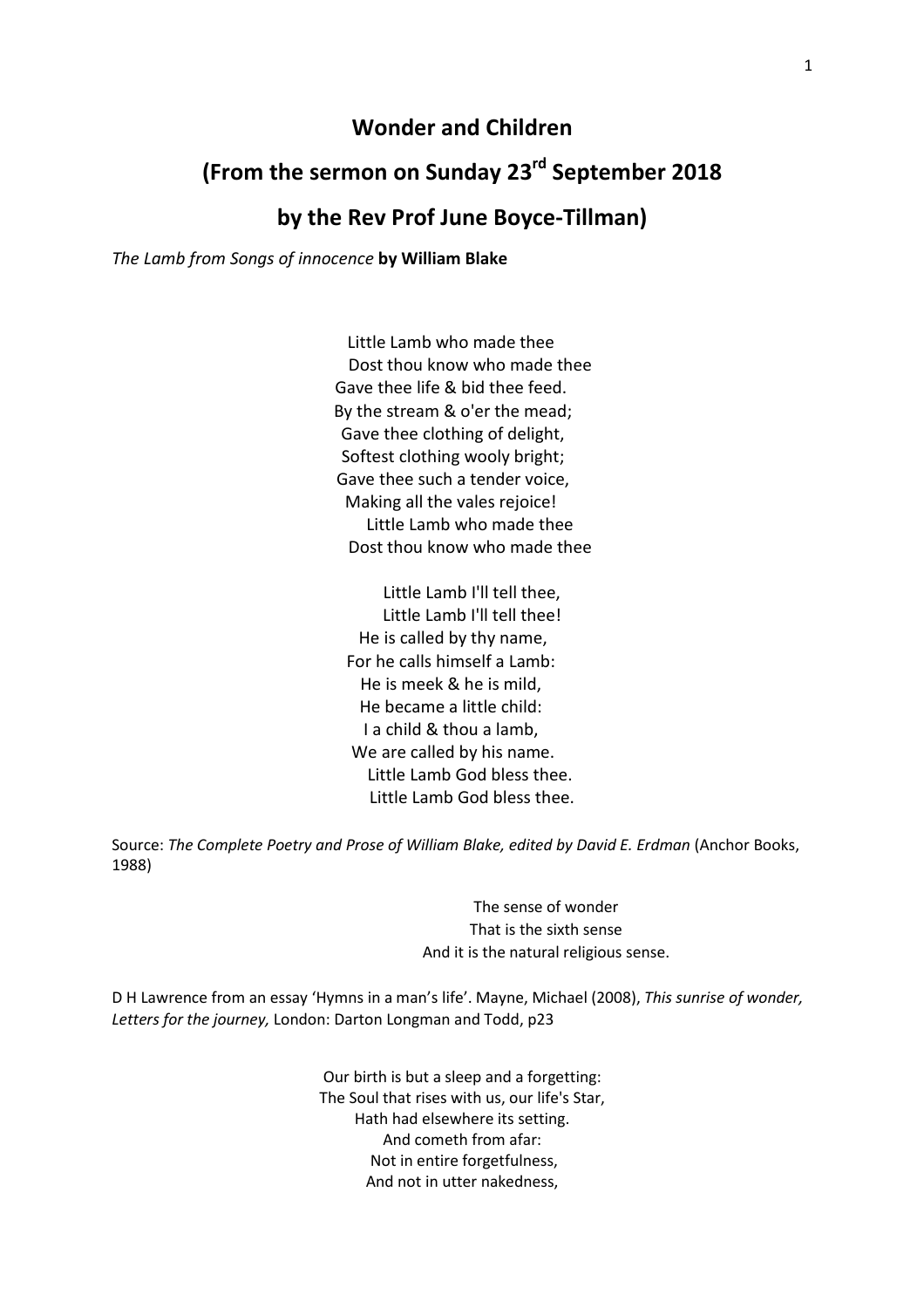But trailing clouds of glory do we come From God, who is our home: Heaven lies about us in our infancy! Shades of the prison-house begin to close

#### Thomas Traherne

Jane [eight-year-old daughter] with the liberation of childhood, without rationality or expectation, sees an anarchic landscape in which anything is possible and many things are provocative. She wrestles with language, scans advertisements, shopsigns, logos on vans and trucks. She pays professional attention to the children, in the way that animals are most sensitive to their own species. She searches out things that tether her to a known world, the hoarding that proclaims her favourite brand of chocolate. Volkswagen cars that are like her father's. Hers is a heliocentric universe, and she is the sun. She is fettered by a child's careless egotism, but freed from adult preconceptions. Matthew, her father] perceived for an instant the perpetual now of childhood, the interminable present from which, eventually, escape and which we can never retrieve. We co-habit with these mysterious beings who occupy a different time-zone…[and] whose vision is that of aliens – anarchic, uncorrupt and inconceivable. We talk to them in our language, impose on them our beliefs, and all the while they are in a state of original harmony with the physical world, knowing nothing and seeing everything…It is children alone who experience immediacy; the rest of us have lost the ability to inhabit the present and spend our time in anticipation and recollection.

Lively, Penelope (1992), *City of the Mind,* Harmondsworth: Penguin, pp86-9, 183

I tried to create an atmosphere in my institution, giving it the principal place in our programme of teaching. For atmosphere there must be for developing the sensitiveness of the soul, for affording mind its true freedom of sympathy…In educational organizations our reasoning faculties have to be nourished in order to allow our mind its freedom in the world of truth, our imagination for the world which belongs to art, and our sympathy for the world of human relationship. This last even more important than learning the geography of foreign lands.

Tagore, Rabindranath and Elmhirst L.K. (1961), *Rabindranath Tagore: Pioneer in Education*; *Essays and exchanges between Rabindranath Tagore and L. K. Elmhirst*, London: John Murray p 64

#### **Siegfried Sassoon**

I know a night of stars within me; Through eyes of dream I have perceived Blest apparitions who would win me Home to what innocence believed.

I know a universe beyond me; Power that pervades the fluctuant soul,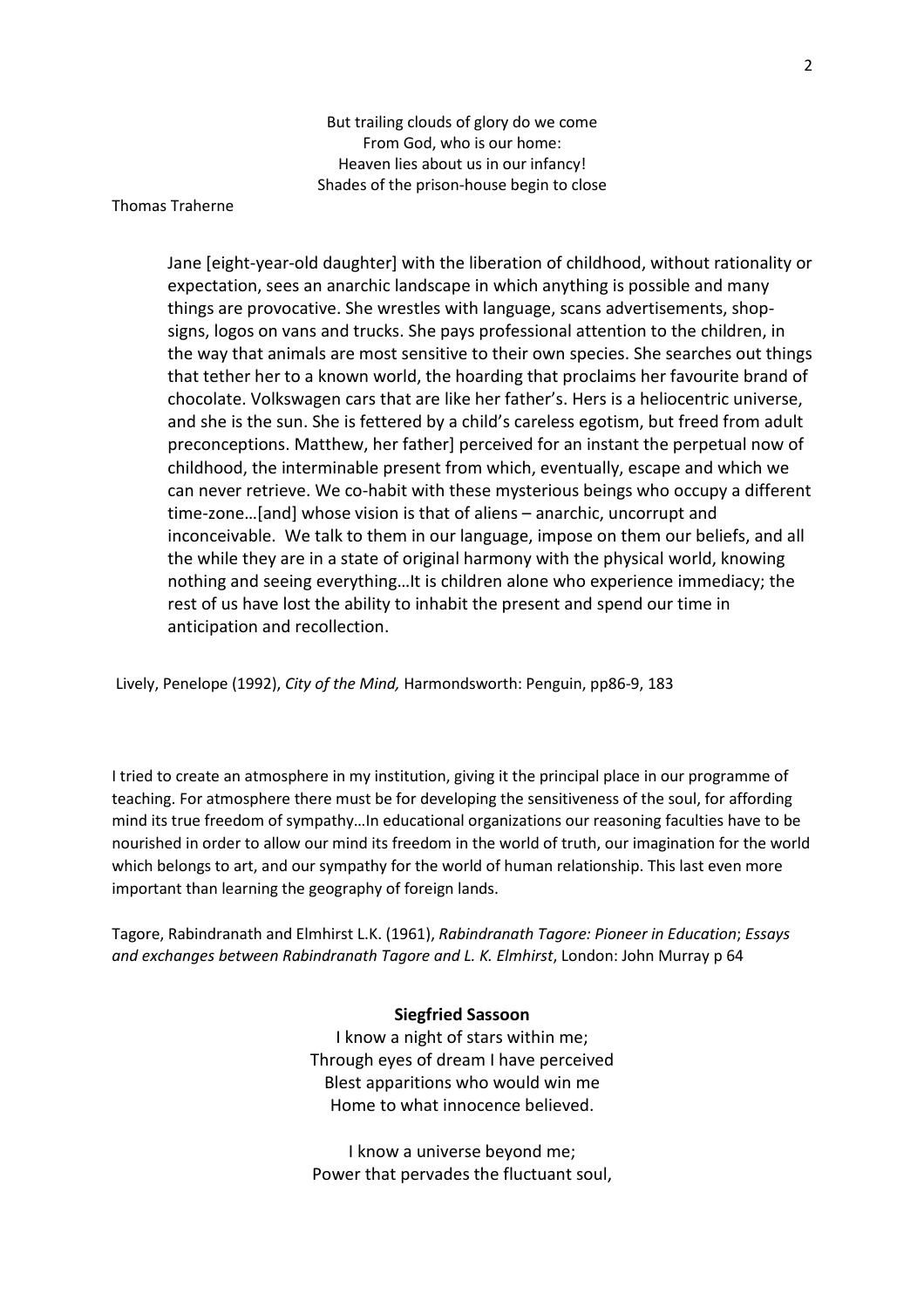Signalling my brain it would unbond me And make heart's imperfection whole.

I, the chance-comer from creation, Blind subject to defending day; I, this blithe structure of sensation, Prisoned and impassioned by my clay.

,,, This making is a mystery. Me He made And left to build my being as best I could: A child afraid who for protection prayed, Worsted by wrong, but wanting to grow good,

A man betrayed yet blessed by circumstance, Seeking self-knowledge, learning through mistake, To shaped experience half compelled by chance. What work was His, where mind itself must make?

*It is He that hath made us, and not we, Ourselves.* One moment's aftercome I live, Flawed with inherited humanity, And fooled by imperfections wrought through race. This He first fashioned; this He can forgive When granting His unapprehended grace.

Young children are enchanted and curious with the world; everything is to be explored by taste, touch, smell, hearing and seeing. There is an awe and wonder in this exploration. It is clear that for many children this is an experience of the beyond. How do we support that? In my experience it is done first of all by giving both time and value to this activity and appreciating the magic of it without words - as valuable as teaching the child the correct way to hold a beater or to sing in tune.

H.M. Evans on Wonder

#### *The Tyger* from **Songs of Experience by William Blake**

Tyger Tyger, burning bright, In the forests of the night; What immortal hand or eye, Could frame thy fearful symmetry?

In what distant deeps or skies. Burnt the fire of thine eyes? On what wings dare he aspire? What the hand, dare seize the fire?

And what shoulder, & what art,